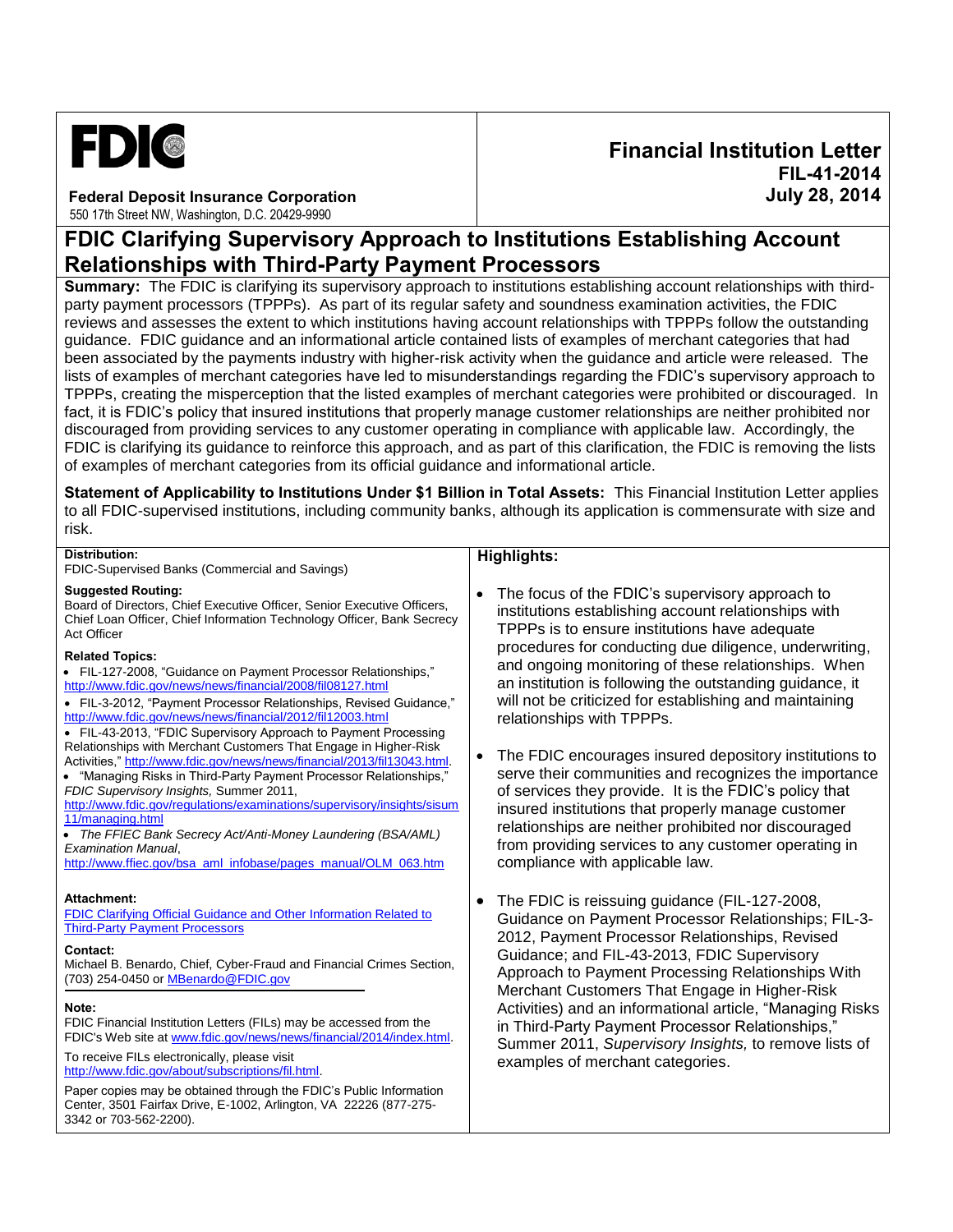## **FDIC Clarifying Supervisory Approach to Institutions Establishing Account Relationships with Third-Party Payment Processors**

The FDIC is clarifying its supervisory approach to institutions establishing account relationships with third-party payment processors (TPPPs). FDIC guidance indicates that insured institutions that engage in customer relationships with TPPPs should assess their risk tolerance for this type of activity and develop an appropriate risk management framework, which includes policies and procedures that address due diligence, underwriting, and ongoing monitoring.

FDIC guidance<sup>1</sup> and an informational article that appeared in the Summer 2011 issue of the FDIC's Supervisory Insights<sup>2</sup> describe potential risks associated with relationships with TPPPs facilitating payment transactions for merchant clients. The original documents contained lists of examples of telemarketing or Internet merchant categories that had been associated by the payments industry with higher-risk activity. These examples of merchant categories included activities that could be subject to complex or varying legal and regulatory environments, such as those that may be legal only in certain states; those that may be prohibited for certain consumers, such as minors; those that may be subject to varying state and federal licensing and reporting regimes; and those that may result in higher levels of complaints, returns, or chargebacks.

The lists of examples of merchant categories in the FDIC's guidance and the article were intended to be illustrative of trends identified by the payments industry at the time the guidance and article were released. Further, the lists of examples of merchant categories were considered to be incidental to the primary purpose of the guidance, which was to describe the risks associated with financial institutions' relationships with TPPPs, and to provide guidance to insured institutions on appropriate risk management for relationships with TPPPs. Nevertheless, the lists of examples of merchant categories have led to misunderstandings regarding the FDIC's supervisory approach to institutions' relationships with TPPPs, resulting in the misperception that the listed examples of merchant categories were prohibited or discouraged. The FDIC encourages insured depository institutions to serve their communities and recognizes the importance of services they provide. In fact, it is the FDIC's policy that insured institutions that properly manage customer relationships are neither prohibited nor discouraged from providing services to customers operating in compliance with applicable federal and state law. Accordingly, as part of clarifying our guidance, the FDIC is removing the lists of examples of merchant categories from outstanding guidance and the article.

As part of its regular safety and soundness examination activities, the FDIC reviews and assesses the extent to which an institution having account relationships with TPPPs follows the outstanding guidance. Where an institution is following the outstanding guidance, the institution will not be criticized for establishing and maintaining account relationships with TPPPs.

 $\overline{a}$ 

<sup>&</sup>lt;sup>1</sup> FIL-127-2008, "Guidance on Payment Processor Relationships,"

[http://www.fdic.gov/news/news/financial/2008/fil08127.html;](http://www.fdic.gov/news/news/financial/2008/fil08127.html) FIL-3-2012, "Payment Processor Relationships, Revised Guidance," [http://www.fdic.gov/news/news/financial/2012/fil12003.html;](http://www.fdic.gov/news/news/financial/2012/fil12003.html) and FIL-43-2013, "FDIC Supervisory Approach to Payment Processing Relationships with Merchant Customers That Engage in Higher-Risk Activities," [http://www.fdic.gov/news/news/financial/2013/fil13043.html.](http://www.fdic.gov/news/news/financial/2013/fil13043.html)

<sup>&</sup>lt;sup>2</sup> "Managing Risks in Third-Party Payment Processor Relationships," *FDIC Supervisory Insights*, Summer 2011. *Supervisory Insights* contains timely and informative articles about risk management issues for bankers, but it is not official FDIC guidance. *Supervisory Insights* specifically states, "The views expressed in *Supervisory Insights* are those of the authors and do not necessarily reflect official positions of the Federal Deposit Insurance Corporation. In particular, articles should not be construed as definitive regulatory or supervisory guidance."